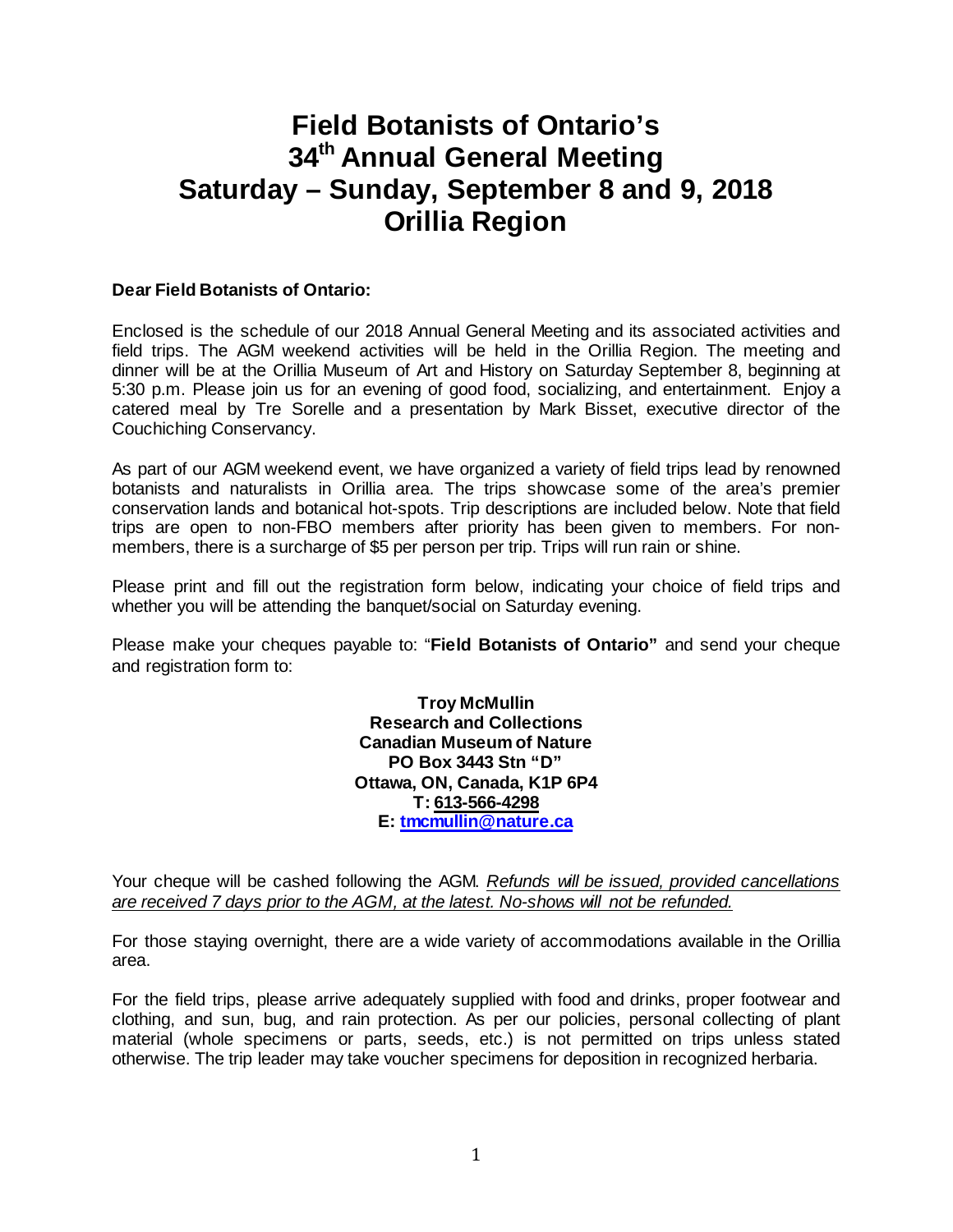# **Field Trips: Saturday September 8, 2018**

#### **Little Bluestem-Prairie Smoke Alvar Nature Reserves Leader: Anne Barbour (CKL Flora Project Co-chair) 10:00 am to 3:00 pm**

September is the perfect time to explore the grasses and fall wildflowers on these two adjoining alvar properties. We will visit a notable area of grykes and grassland alvar where Tufted Hairgrass (*Deschampsia cespitosa*-S5) and Prairie Dropseed (*Sporobolus heterolepis –* S3) grow. While there, we will search for two other *Sporobolus*: *neglectus* (S4) and *vaginiflorus* (S5) that have been found at other nearby alvar properties. Magnificent colonies of Little Bluestem (*Schizachyrium scoparium*-S4) grace the alvar of both reserves. Upland White Goldenrod (Solidago ptarmicoides-S5) will be found, either as latesummer blooms or lovely fall seedheads. Mountain Death Camus (*Anticlea elegans*-S4) will



be in seed. It would be smashing if Ontario Aster (*Symphyotrichum ontarionis-*S5) and/or Glossy-leaved Aster (*Symphyotrichum firmum-*S4?) could be added to the CKL list! The latter is regarded as a full species by the Flora of North America and Michigan Flora and therefore recognized by NHIC (per Mike Oldham). We may also be able to see the latest new orchid for CKL, Menzies' Rattlesnake Plantain (*Goodyera oblongifolia-*S4) that was found here by staff of Nature Conservancy Canada in 2016 in "dry-cedar limestone forest" habitat.

If Lady's Tresses (*Spiranthes*) are blooming, there is the possibility of visiting McGee Creek Alvar Nature Reserve via Lou and Judy Probst's residence so we can compare the plants there with the latest research findings of *S. incurva* (*S. cernua x S. magnicamporum*) by Pace and Cameron (2017: Systemic Botany). Participants will be emailed a copy of the report prior to the trip.

Meet at the Carden Community Centre, 258 Lake Dalrymple Rd. We will leave half the cars there and carpool to Prairie Smoke Alvar so that we do not have to backtrack. We will eat lunch on the alvar. (Approx. 6-7 km)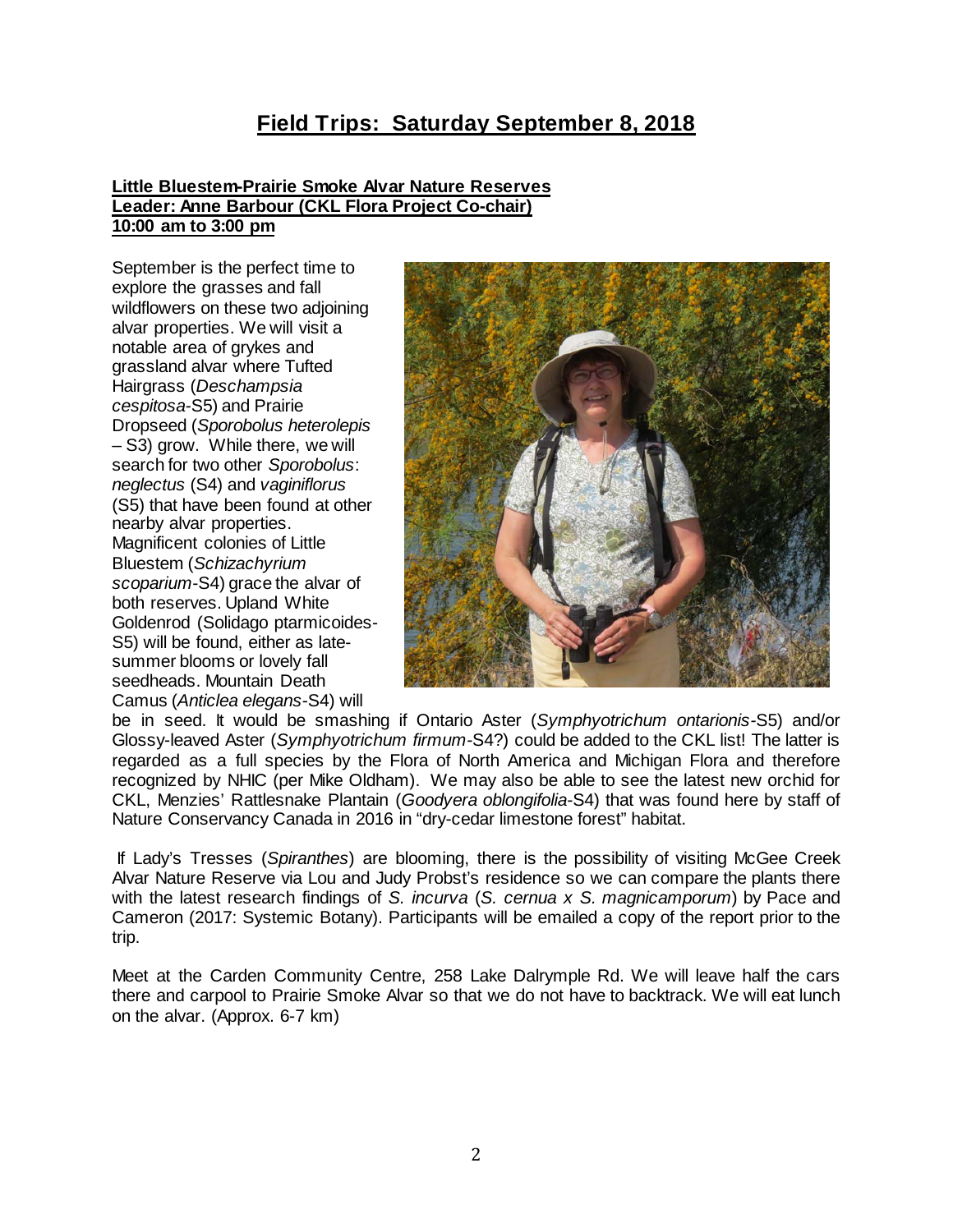# **Field Trips: Saturday September 8, 2018**

### **Awenda Provincial Park Leader: James Kamstra 10:00AM - 3:00PM**

Awenda is mostly covered with deciduous forest but also contains Great Lakes Coastal Marsh, rocky shorelines, seepage fens, marshes and sand barrens. A prominent slope of the glacial Lake Algonquin shoreline is a distinctive feature of the park. The flora includes a wide range of species typical of the Great Lakes mixed forest region but many uncommon species are also present. We will visit a variety of habitats to look for a range of species including the endangered Forked Three-awned Grass (*Aristida basiramea*). Meeting details will be provided to those that sign up.

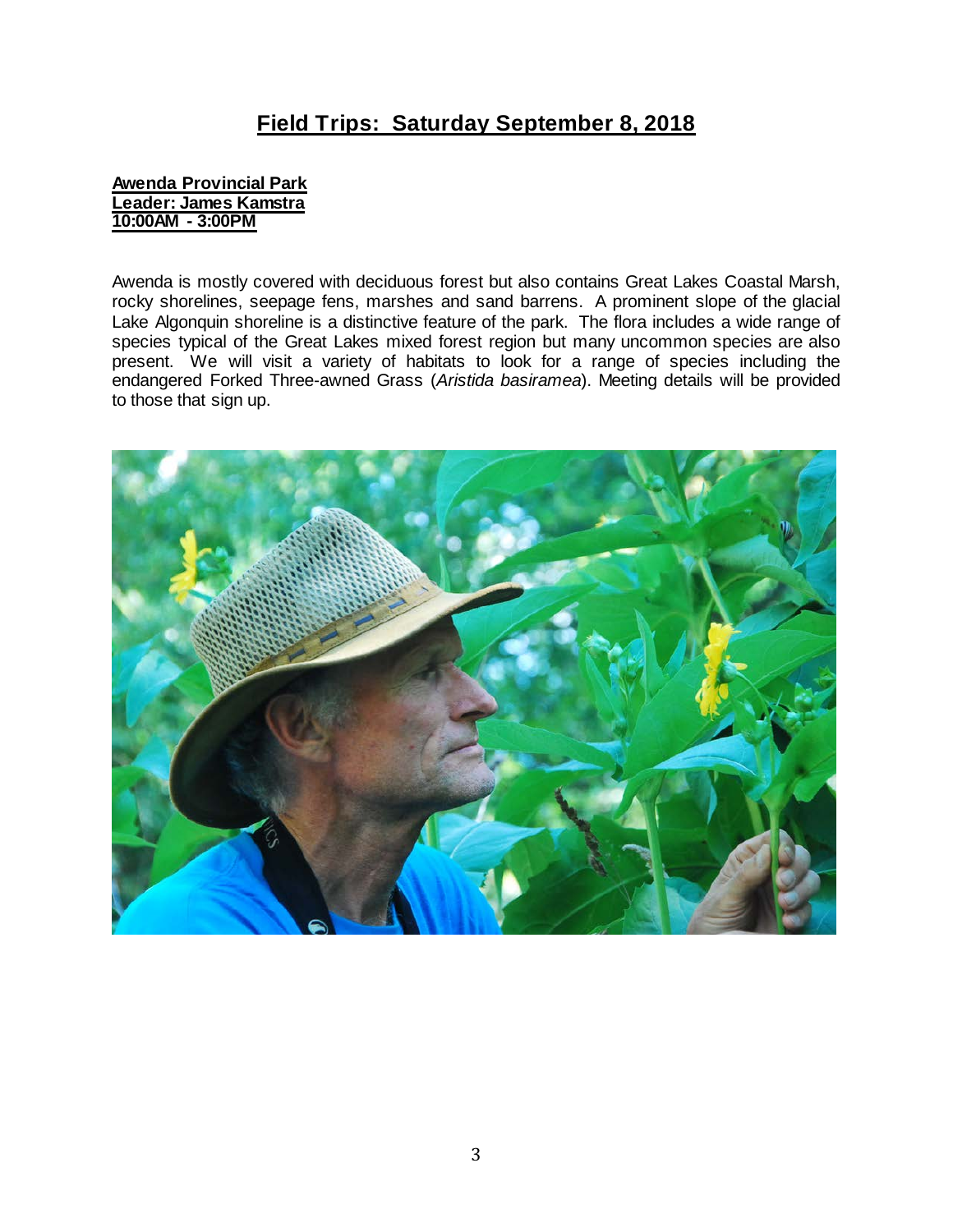# **Field Trips: Sunday September 9, 2018**

### **Copeland Forest Leader: Kyra Howes 10:00 am – 3:00 pm**



that have signed up for this field trip.

Copeland Forest, located on the Oro Moraine 25 km north of Barrie, is a rich landscape of diverse habitats. Groundwater seeps throughout Copeland Forest form the headwaters for three major local river systems: the Coldwater River, the Sturgeon River and the Willow Creek. This creates wide range of ecological communities – a recent study identified 404 vascular plants across the 1,440 ha forest.

Although interest in the recreational opportunities afforded by Copeland Forest is increasing, there are still many areas that are 'off the beaten path' and provide an excellent representation of the ecological diversity of the region.

During this hike we will traverse the hills of the Oro Moraine and explore the less travelled areas of the forest.

Location and meeting place will be provided to those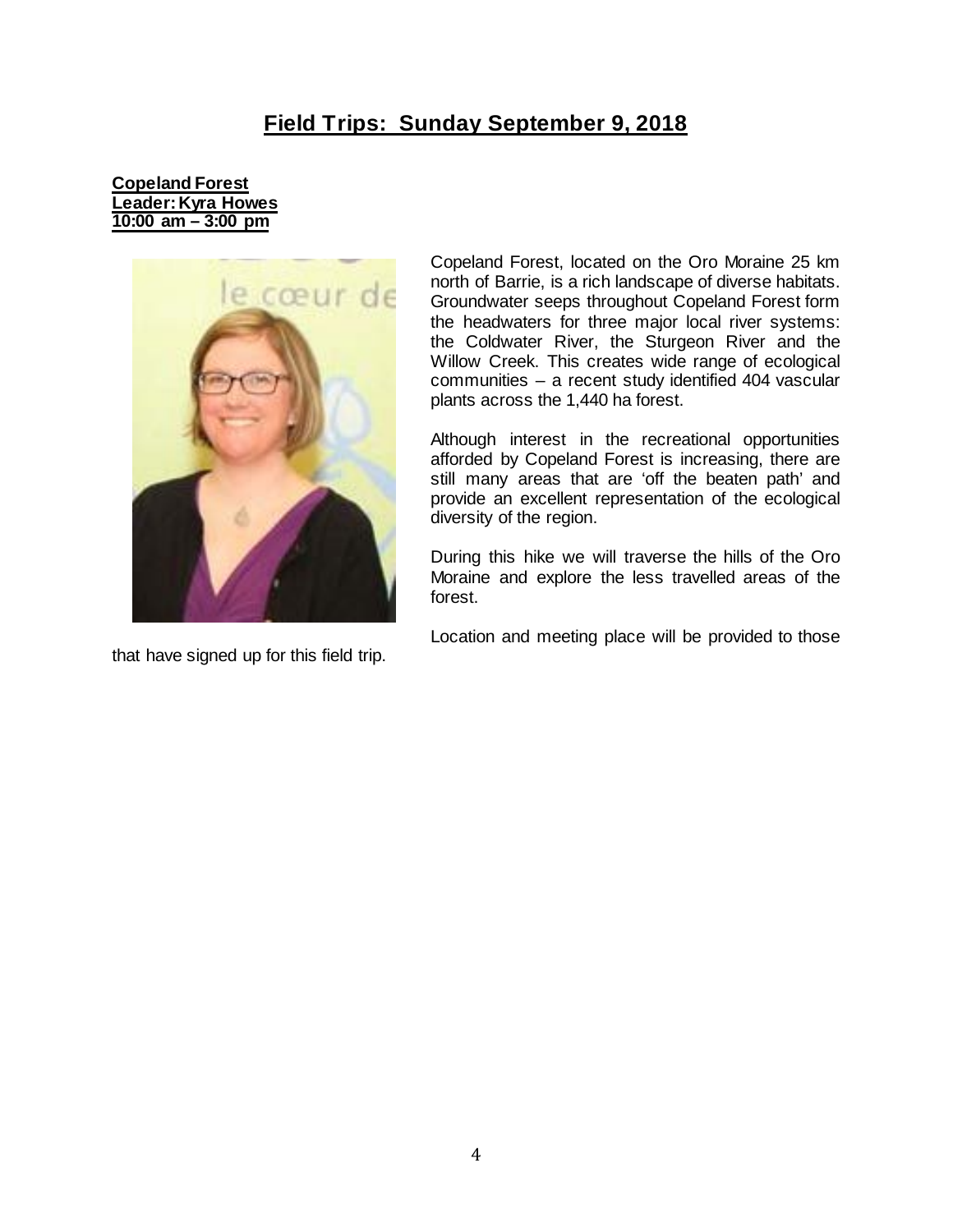### **Field Trips: Sunday September 9, 2018**

#### **Ragged Rapids in the Ron Reid Nature Reserve Leader:Dale Leadbeater 10:00 a.m. to 3:00 p.m.**



The City of Kawartha Lakes (including the former Victoria County) has one of the most diverse floras in Ontario, stretching from the Oak Ridges Moraine in the south through the Land Between to the Canadian Shield in the north. Over 1200 species have been documented, including over 100 sedges! At Ragged Rapids we have an opportunity to see a portion of the Black River that winds across the Precambrian Shield. Here, the glaciers left behind a valley train of deep sands more than 10,000 years ago which entirely changes the character (and available habitat niches) of the adjacent lands. This area is part of the newly acquired Ron Reid Nature Reserve, 295 hectares within the heart of the Queen Elizabeth II Wildlands Provincial Park that is protected by The Couchiching Conservancy. It captures one of the few examples of this dynamic riverine shoreline with its floodplain forest, vernal pools and swamps.

Big Bluestem, more commonly associated with prairies, is a part of the core plant association that flanks the river at Ragged Rapids,

namesake of the ghost town just to the north. A new trail has been created and we will be among the first to explore this area once teaming with log-driving activity and farming. We'll search for Wire-stemmed Muhly, *Muhlenbergia frondosa* and other associates of the shifting sands. The region provides habitat for several species listed under the Ontario Endangered Species Act including: Blanding's Turtle (Threatened), Snapping Turtle (Special Concern), Western Painted Turtle (Special Concern), Eastern Hog-nosed Snake (Threatened). In addition, it is home to Ontario's only lizard, the Five-lined Skink (Endangered), and numerous at-risk bird species including Canada Warbler. Meeting details will be provided to those that sign up for this trip.

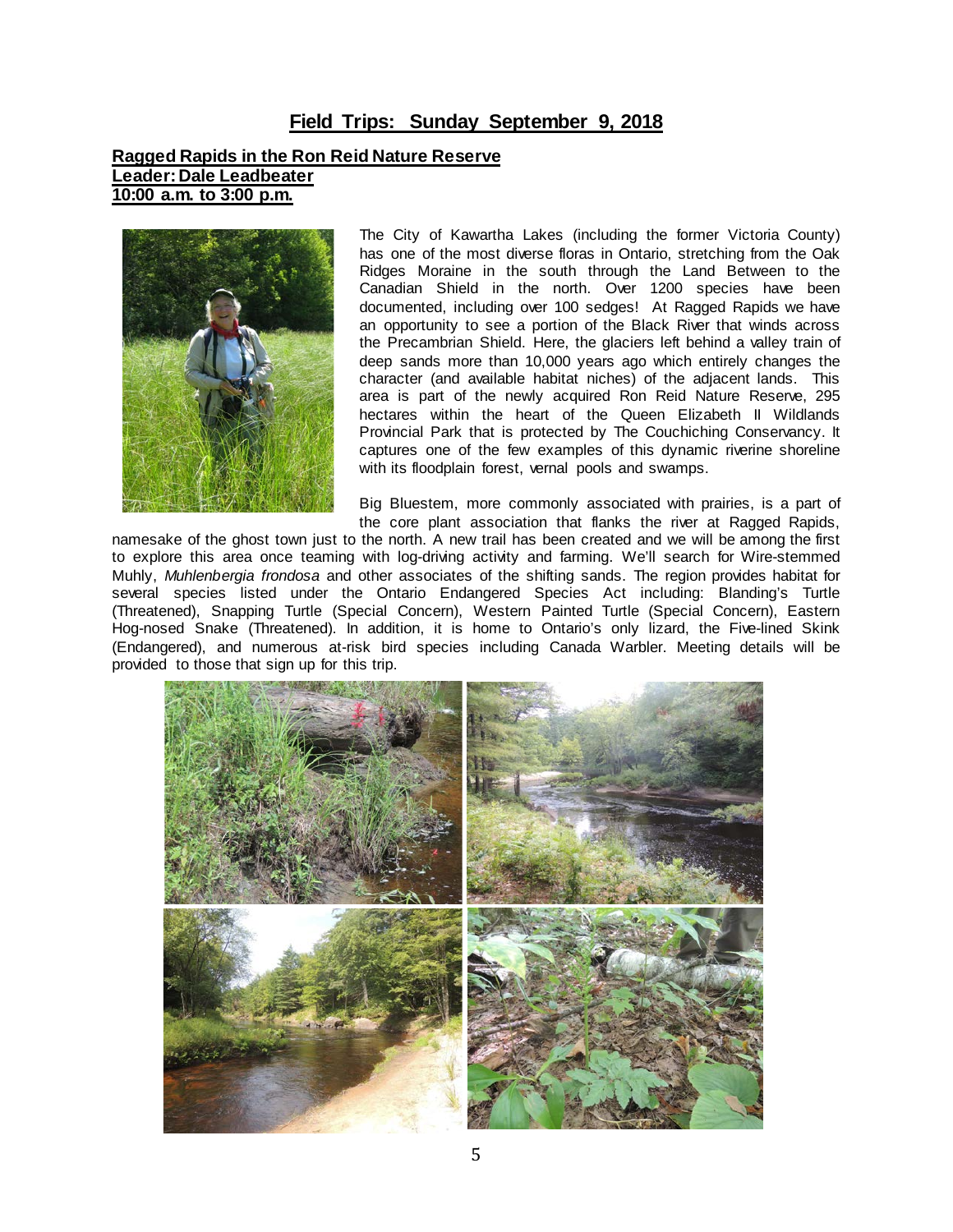# **Field Botanists of Ontario Annual General Meeting and Dinner**

### **Saturday September 8, 2018 Orillia Museum of Art and History 5:30 pm – 9:30 pm**

Following Saturday's field trips, we will meet at the Orillia Museum of Art and History at 5:30 p.m. in the Dorothy Macdonald Creative Studio (3rd floor) [\(https://www.orilliamuseum.org/\)](https://www.orilliamuseum.org/). The museum is located at 30 Peter Street South in Orillia (705-326-2159). There will be a guided tour of the museums galleries at 4:30 pm prior to the AGM.

# **AGM Program**

- 4:30 5:30 **Guided Museum Tour**: (no cost), be sure to sign-up on the registration form
- 5:30 6:00 **Social time:** an opportunity to meet and chat with fellow FBO members and enjoy some refreshments
- 6:00 7:00 **Buffet Dinner**
- 7:00 7:30 **Awards**: presentation of the Goldie Award and FBO Student Award
- 7:30 8:30 **Feature Speaker:**Mark Bisset (executive director of the Couchiching Conservancy)



There are over 25 land trusts working across Ontario to protect critical habitat for thousands of species, many of them at risk. Mark Bisset is the executive director of one of those<br>organizations: The Couchiching Conservancy. The Conservancy. The Conservancy has helped protect thousands of acres of important natural habitat in the Orillia region by closely following an acquisition strategy built to a large degree on botany. Mark will connect the dots between plant lists and donor lists to show how land trusts operate as a place where science and community meets to generate positive environmental action. Alvar plant communities on the Carden Plain have been key to identifying priority landscapes and attracting scientific and philanthropic interest. A lichen inventory in Copeland Forest became part of the recipe to galvanize community support for a grass roots stewardship group. From grasslands to upland forests to wetlands, Mark will show how botany plays a central role, inspiring support and guiding the strategic direction of The Couchiching Conservancy and land trusts across the province.

8:30 – 9:25 **Annual General Meeting** (the location of the AGM and potential field trips for next year will be discussed - everyone is encouraged to attend)

9:25 – 9:30 **Draw for door prizes!**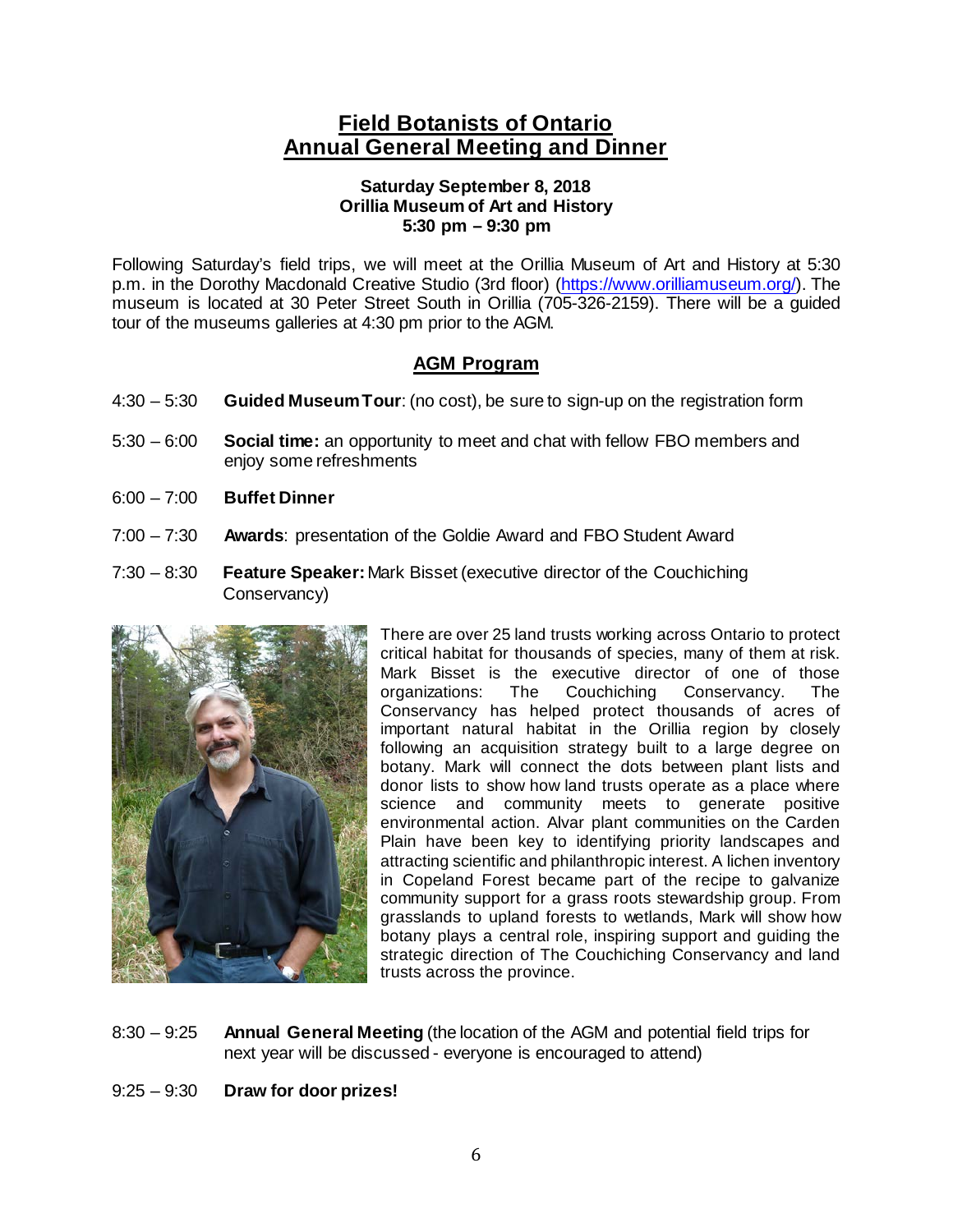### **Annual General Meeting Agenda**

- Call to Order
- Introduction of FBO Executive and address of the President (5 min)
- Approval of Agenda (2 min)
- Approval of the 2017 AGM Minutes (2 min)
- **Treasurer's Report (5 min)**
- Auditor's Report (5 min)
- Membership Chairman's Report (5 min)
- Nominating Committee Report and election of officers (5 min)
- Vote on the proposed change to the constitution regarding the number of board members (5 min)
- Suggestions for future trips and location of 2019 AGM (15 min)
- General discussion and other business (5 min)
- Adjournment

**…Draw for door prizes!**